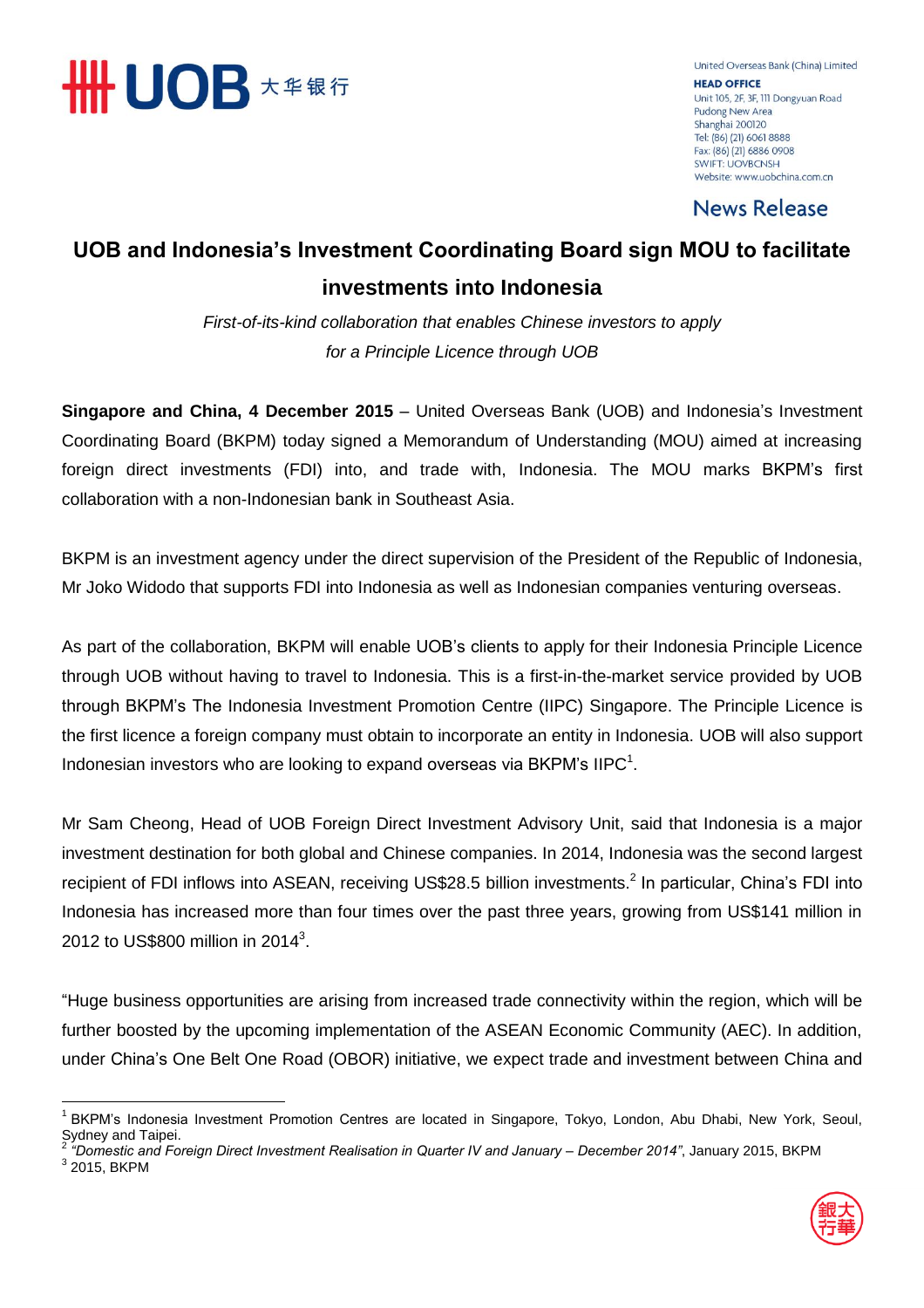# **# UOB X # \$ 5**

 $\overline{\phantom{a}}$ 

United Overseas Bank (China) Limited **HEAD OFFICE** Unit 105, 2F, 3F, 111 Dongyuan Road Pudong New Area Shanghai 200120 Tel: (86) (21) 6061 8888 Fax: (86) (21) 6886 0908 **SWIFT: UOVBCNSH** Website: www.uobchina.com.cn

## **News Release**

Southeast Asia to continue growing. With more than 200 branches and offices in Indonesia, UOB's timely collaboration with BKPM will make it more convenient for companies to capitalise on these trends.

"Our clients are already tapping on the large-scale infrastructure projects and increasing trade flows along the OBOR to deepen their presence in this region. Being the largest economy in Southeast Asia, Indonesia is also attracting many of our Chinese clients who are also eager to harness the tremendous market potential to diversify their customer base and to upgrade their manufacturing capabilities", he said.

Under the auspices of the MOU, BKPM will assist UOB's clients to seize business opportunities in Indonesia through the Bank's FDI Advisory Unit<sup>4</sup>, which was specially set up to help companies realise their regional expansion ambitions. Through this unit, businesses will have access to the Bank's full suite of corporate and personal banking products and tap on UOB's network with various government agencies, business associations and professional service providers in the region.

### **MOU underscores UOB's existing partnerships which enable Chinese companies to tap on opportunities in Indonesia**

Since the set-up of UOB FDI Advisory Units four years ago, UOB has helped nearly 700 clients expand in the region. The MOU with BKPM adds to the existing partnerships and close ties that UOB has with regional trade promotion agencies and industry partners. These include the renewed MOU with the China Council for the Promotion of International Trade in 2014<sup>5</sup> to increase foreign investment and trade between China and Southeast Asia. Such partnerships will further enable Chinese companies to tap on the strengths of UOB FDI Advisory Units as they seek business expansion in Indonesia.

Recently, UOB also collaborated with BKPM to host an event in Shanghai for the Bank's clients, where more than 100 participants attended and held one-on-one consultation sessions with BKPM representatives to understand better the investment opportunities in Indonesia.

<sup>&</sup>lt;sup>5</sup> During the period of the first MOU signed in 2012, UOB and CCPIT have helped more than 1,000 Chinese companies explore business expansion opportunities in Southeast Asia.



 $4$  UOB is the only bank in Southeast Asia with established FDI Advisory Units that support companies in expanding across markets. The nine UOB FDI Advisory Units are located in mainland China, Hong Kong, India, Indonesia, Malaysia, Myanmar, Singapore, Thailand and Vietnam.